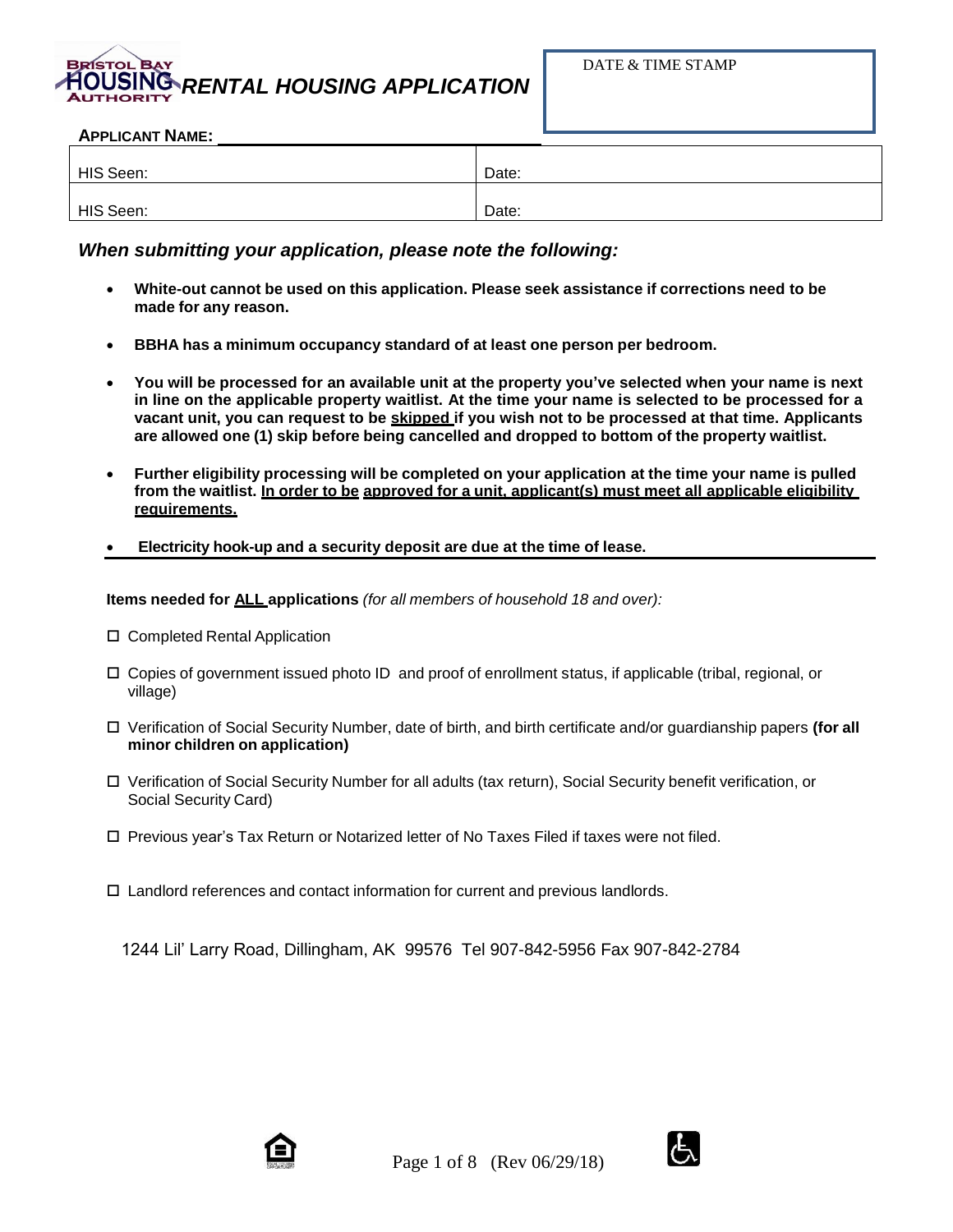

**Select the property/properties you wish to apply for from the list provided below.** *Please note that property waitlists apply and unit availability varies.*

**Fully accessible units are available at all properties in varying bedroom sizes.**

# **Senior/Active Adult Housing/Assisted Living**

Income-based rent rates. Washer and dryer on sites. No Pets.

### **Dillingham Senior/ Active Adult Housing**

Bedroom size options:  $\Box$  1 bedroom

#### **New Stuyahok Senior Apartments/Active Adult Housing**

Bedroom size options:

□ 1 bedroom

### **Southwest Elders Home/Active Adult Housing**

Bedroom size options:

□ 1 bedroom

### **Togiak Senior Apartments/Active Adult Housing**

Bedroom size options:

□ 1 bedroom

### **Grandma's House/Assisted Living Housing**

Bedroom size options:

□ 1 bedroom

 Double occupancy

# **Multi-family Housing**

**Cottonwood Apartments** - Income-based rent. Alaska Native/American Indian status waitlist preference applies. Washer and dryer on site. No pets.

- $\Box$  1 bedroom
- □ 2 bedroom

**Forest View Apartments** – Income-based rent. Washer and dryer on site. No pets. Rental assistance.

- □ 2 bedroom
- □ 3 bedroom



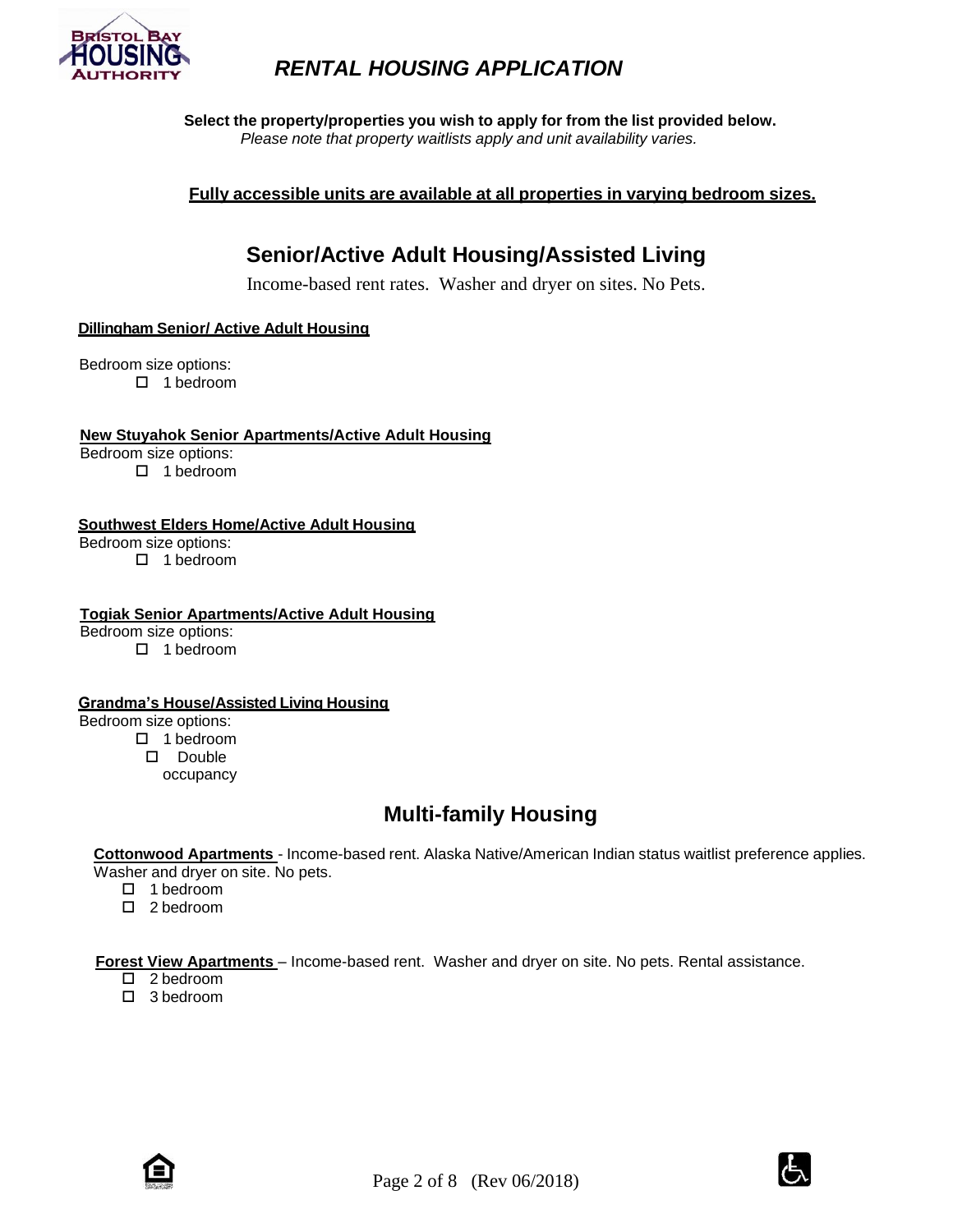

**Manokotak View Apartments** – Income-based rent. Washer and dryer on site. No pets. Rental assistance.

- □ 2 bedroom
- □ 3 bedroom
- $\Box$  4 bedroom

 **Muklung Manor Apartments** – Income-based rent. Townhouse-style apartments. Washer and dryer on site. No

- pets. Rental assistance.
	- □ 1 bedroom
	- □ 2 bedroom
	- □ 3 bedroom
	- □ 4 bedroom

 **Taiga View East/West Apartments** – Income-based rent. Washer and dryer on site. No pets. Rental assistance.

- □ 2 bedroom
- □ 3 bedroom

 **Togiak View Apartments** – Income-based rent. Washer and dryer on site. No pets. Rental assistance.

- □ 2 bedroom
- □ 3 bedroom

**Chignik Lagoon Low Rent Apartments** - Income-based rent. Alaska Native/American Indian status waitlist preference applies. Washer and dryer on site. No pets.

- $\Box$  1 bedroom
- □ 2 bedroom

**Pilot Point Low Rent Apartments** - Income-based rent. Alaska Native/American Indian status waitlist preference applies. Washer and dryer on site. No pets.

- □ 1 bedroom
- □ 2 bedroom

**Togiak View Low Rent Apartments** - Income-based rent. Alaska Native/American Indian status waitlist preference applies. Washer and dryer on site. No pets.

- $\Box$  1 bedroom
- $\Box$  2 bedroom



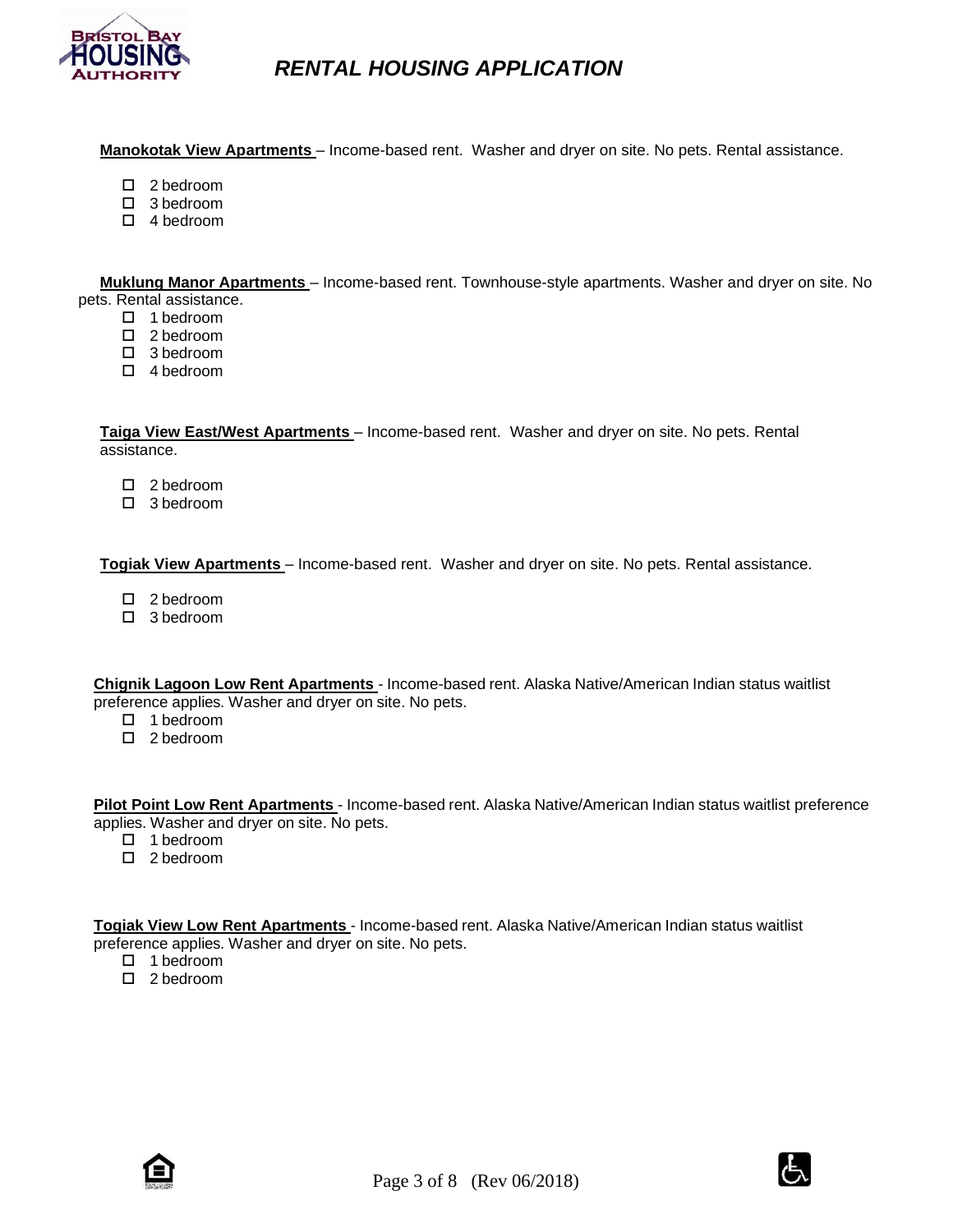# *Date & Time Stamp:*

### $APPLICANT NAME$  **PHONE#**

MAILING ADDRESS ZIP E-MAIL

IF APPLYING TO BE ADDED TO AN EXISTING LEASE, CURRENT RESIDENT NAME

## **I. HOUSEHOLD COMPOSITION – List all persons who will reside in the unit in the next twelve (12) months:**

|                      | <b>NAME</b><br>(Last, First, Middle Initial) | Relationship<br>to HOH | <b>Marital</b><br><b>Status</b> | <b>Birth Date</b> | <b>Social Security</b><br><b>Number</b> | <b>Student</b><br><b>Status</b><br>FT/PT/<br>N/a | Race<br>(Optional) |
|----------------------|----------------------------------------------|------------------------|---------------------------------|-------------------|-----------------------------------------|--------------------------------------------------|--------------------|
| Head of<br>Household |                                              |                        |                                 |                   |                                         |                                                  |                    |
| Co-head              |                                              |                        |                                 |                   |                                         |                                                  |                    |
| 3                    |                                              |                        |                                 |                   |                                         |                                                  |                    |
| 4                    |                                              |                        |                                 |                   |                                         |                                                  |                    |
| 5                    |                                              |                        |                                 |                   |                                         |                                                  |                    |
| 6                    |                                              |                        |                                 |                   |                                         |                                                  |                    |
| 7                    |                                              |                        |                                 |                   |                                         |                                                  |                    |
| 8                    |                                              |                        |                                 |                   |                                         |                                                  |                    |

**II. INCOME** – **ALL** amounts, monetary or not, going to or being received on behalf of the family head, spouse or co-head, or any other family member (even if temporarily absent); and/or **ALL** amounts anticipated to be received from a source outside the family during the 12-month period after admission or after annual recertification effective date. This includes, but is not limited to: Full- and/or part-time employment, seasonal employment, welfare assistance, social security, pensions, SSI, disability, military pay/benefits, unemployment, child support, alimony, student grants/loans, self-employment, Alaska Permanent Fund Dividend (PFD), Native Dividends, income from the sale of property, income from trusts and any other income received from persons not living with you.

| <b>Additional Sources</b><br>of Income        | <b>Applicant Name:</b> |    |                       |            | <b>Applicant Name:</b> |                       |
|-----------------------------------------------|------------------------|----|-----------------------|------------|------------------------|-----------------------|
| You must mark $\sqrt{}$<br><b>YES or NO</b>   |                        |    |                       |            |                        |                       |
|                                               | <b>Yes</b>             | No | <b>Monthly Amount</b> | <b>Yes</b> | No                     | <b>Monthly Amount</b> |
| <b>Native Corporation</b><br><b>Dividends</b> |                        |    |                       |            |                        |                       |
| <b>ATAP</b>                                   |                        |    |                       |            |                        |                       |
| <b>APA/OAA</b>                                |                        |    |                       |            |                        |                       |
| <b>SSI/SSA</b>                                |                        |    |                       |            |                        |                       |
| <b>Veteran's Pension</b>                      |                        |    |                       |            |                        |                       |
| <b>Senior Assistance</b>                      |                        |    |                       |            |                        |                       |
| <b>Pensions/Retirement</b>                    |                        |    |                       |            |                        |                       |
| <b>Unemployment</b>                           |                        |    |                       |            |                        |                       |
| <b>Child Support</b>                          |                        |    |                       |            |                        |                       |
| Alimony                                       |                        |    |                       |            |                        |                       |
| <b>Monetary Gifts *</b>                       |                        |    |                       |            |                        |                       |
| Other:                                        |                        |    |                       |            |                        |                       |
| Other:                                        |                        |    |                       |            |                        |                       |

\*includes rent and utility payments paid on behalf of family, and other cash or noncash contributions provided on a regular basis<br>Do all members in the household receive a PFD? Do all members in the household receive a PFD? If no, please explain who does not and why:

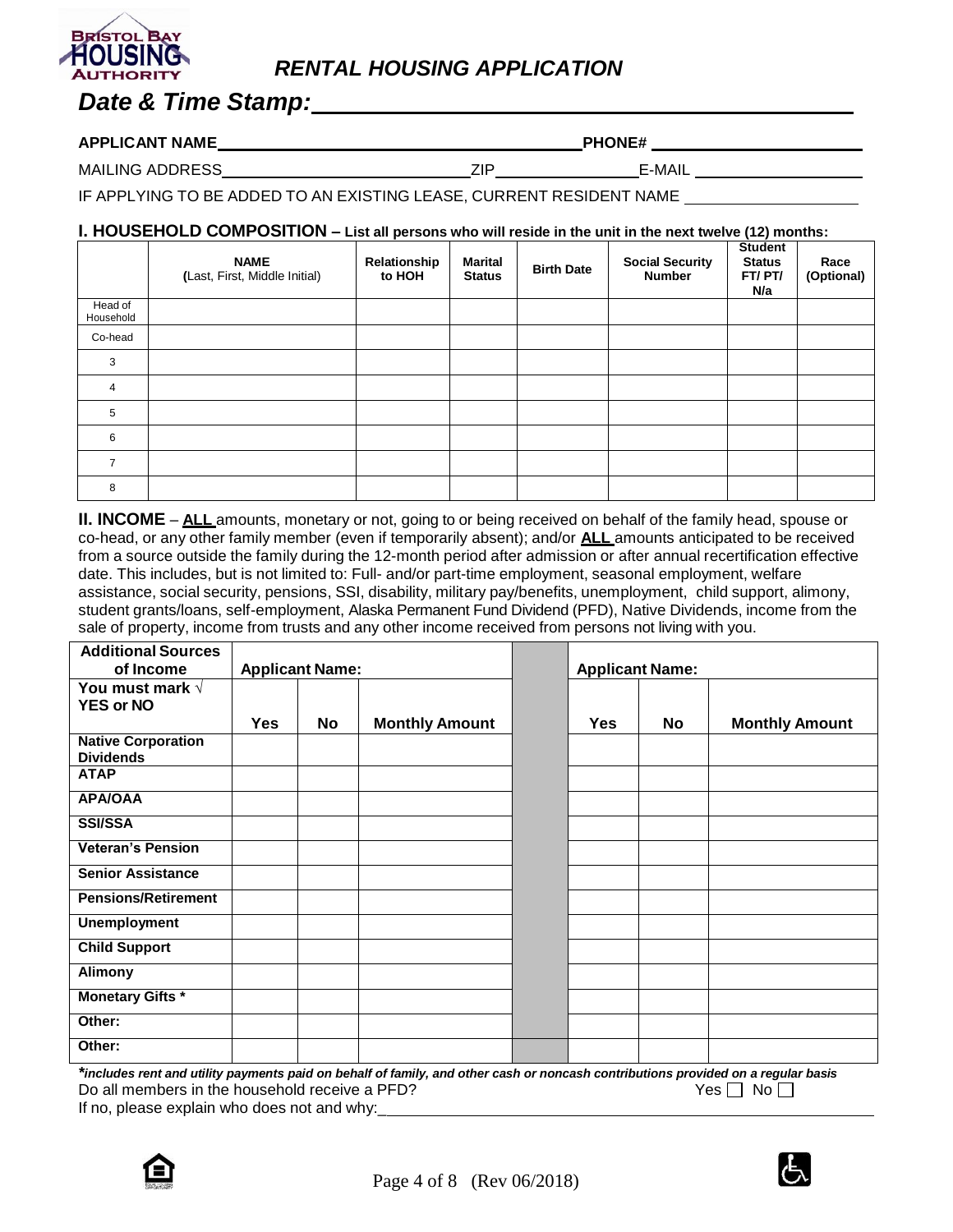

# **III. EMPLOYMENT INFORMATION- Please complete for all employed household members**:

|                                                                                                                                                                                                                                                                                                                                                                                                                                                                                                                                                                |                                                                                              | <b>III. EMPLOYMENT INFORMATION- Please complete for all employed household members:</b> |                        |  |  |
|----------------------------------------------------------------------------------------------------------------------------------------------------------------------------------------------------------------------------------------------------------------------------------------------------------------------------------------------------------------------------------------------------------------------------------------------------------------------------------------------------------------------------------------------------------------|----------------------------------------------------------------------------------------------|-----------------------------------------------------------------------------------------|------------------------|--|--|
|                                                                                                                                                                                                                                                                                                                                                                                                                                                                                                                                                                | <b>Applicant Name:</b>                                                                       | <b>Applicant Name:</b>                                                                  | <b>Applicant Name:</b> |  |  |
| <b>Employer Name</b>                                                                                                                                                                                                                                                                                                                                                                                                                                                                                                                                           |                                                                                              |                                                                                         |                        |  |  |
| <b>Mailing Address</b>                                                                                                                                                                                                                                                                                                                                                                                                                                                                                                                                         |                                                                                              |                                                                                         |                        |  |  |
| <b>Phone Number</b>                                                                                                                                                                                                                                                                                                                                                                                                                                                                                                                                            |                                                                                              |                                                                                         |                        |  |  |
| <b>Fax Number</b>                                                                                                                                                                                                                                                                                                                                                                                                                                                                                                                                              |                                                                                              |                                                                                         |                        |  |  |
| Occupation<br><b>Supervisor's Name</b>                                                                                                                                                                                                                                                                                                                                                                                                                                                                                                                         |                                                                                              |                                                                                         |                        |  |  |
| Wage and # of Hours                                                                                                                                                                                                                                                                                                                                                                                                                                                                                                                                            |                                                                                              |                                                                                         |                        |  |  |
| Weekly                                                                                                                                                                                                                                                                                                                                                                                                                                                                                                                                                         |                                                                                              |                                                                                         |                        |  |  |
|                                                                                                                                                                                                                                                                                                                                                                                                                                                                                                                                                                | From/To                                                                                      | From/To                                                                                 | From/To                |  |  |
| <b>Dates of Employment</b>                                                                                                                                                                                                                                                                                                                                                                                                                                                                                                                                     |                                                                                              |                                                                                         |                        |  |  |
| Does anyone in the household anticipate gaining part-time, full-time, seasonal or sporadic employment within the<br>next 12 months? (Mark YES if unemployed and looking for work or if looking for employment in addition to work<br>listed above.)<br>If yes, anticipated hourly wage_______________________________anticipated weekly hours________________________<br>Has anyone in the household anticipate changing employment within the next 12 months? (Mark yes if you have<br>been applying for other employment or anticipate changing employment.) |                                                                                              |                                                                                         |                        |  |  |
|                                                                                                                                                                                                                                                                                                                                                                                                                                                                                                                                                                |                                                                                              | $Yes \Box No \Box If yes, who?$                                                         |                        |  |  |
|                                                                                                                                                                                                                                                                                                                                                                                                                                                                                                                                                                |                                                                                              |                                                                                         |                        |  |  |
| Has anyone in the household <b>applied for or expect</b> to obtain any other source of income, i.e., Social Security<br>benefits, Public Assistance, Unemployment Insurance, Child Support, etc. within the next 12 months? (Do not<br>include income sources listed as being received.)<br>Is anyone in the household divorced? Yes $\Box$ No $\Box$ If yes, please list date of divorce<br>If yes, and within last 3 years, please provide a copy of the divorce court documents, as well as child support orders<br>in place for all minor children.        |                                                                                              |                                                                                         |                        |  |  |
|                                                                                                                                                                                                                                                                                                                                                                                                                                                                                                                                                                |                                                                                              |                                                                                         |                        |  |  |
|                                                                                                                                                                                                                                                                                                                                                                                                                                                                                                                                                                |                                                                                              |                                                                                         |                        |  |  |
|                                                                                                                                                                                                                                                                                                                                                                                                                                                                                                                                                                | Have you, or any household member, ever been evicted from any housing?<br>$Yes \Box No \Box$ |                                                                                         |                        |  |  |
| Have you, or any household member, ever been convicted of a violent crime, i.e., assault?<br>$Yes \Box No \Box$                                                                                                                                                                                                                                                                                                                                                                                                                                                |                                                                                              |                                                                                         |                        |  |  |
| Have you, or any household member, ever been convicted of a drug-related crime?<br>$Yes \bigsqcup No \bigsqcup$                                                                                                                                                                                                                                                                                                                                                                                                                                                |                                                                                              |                                                                                         |                        |  |  |
|                                                                                                                                                                                                                                                                                                                                                                                                                                                                                                                                                                | Have you, or any household member, ever been convicted of a felony?                          |                                                                                         | $Yes \Box No \Box$     |  |  |
|                                                                                                                                                                                                                                                                                                                                                                                                                                                                                                                                                                | Have you given legal notice where you currently reside?                                      |                                                                                         | $Yes \Box No \Box$     |  |  |
|                                                                                                                                                                                                                                                                                                                                                                                                                                                                                                                                                                | What is the earliest date you can occupy a BBHA residence if offered a unit?                 |                                                                                         |                        |  |  |
| Have you or has anyone in your household used any names or social security<br>numbers other than those listed? Yes_____ No_____                                                                                                                                                                                                                                                                                                                                                                                                                                |                                                                                              |                                                                                         |                        |  |  |



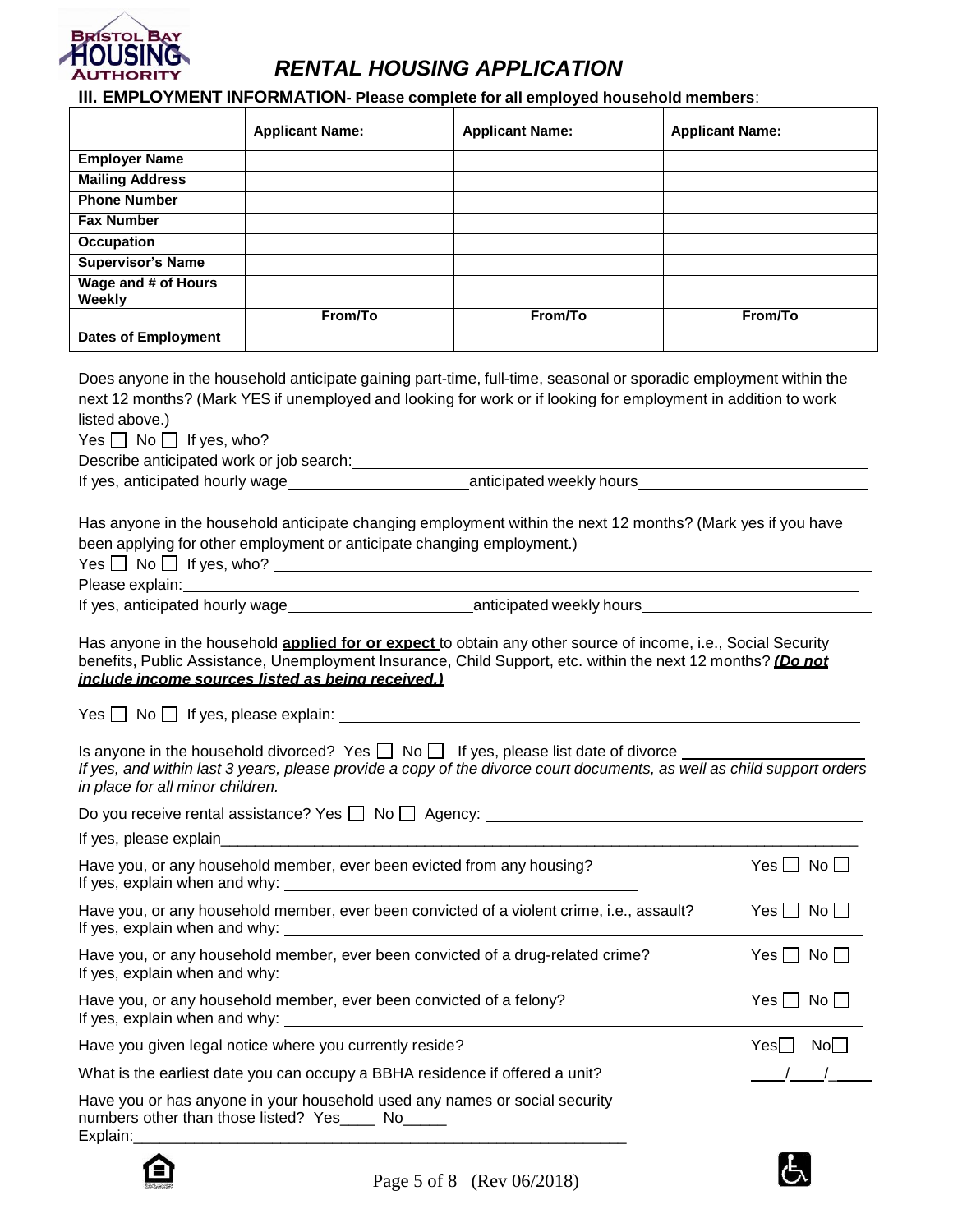

**IV. RESIDENTIAL HISTORY- Please list the last three (3) years of residential history:**

## **CURRENT RESIDENCE**

| <b>Current Landlord Name:</b>         |       |         |                                   |                       |
|---------------------------------------|-------|---------|-----------------------------------|-----------------------|
| <b>Current Address:</b>               |       |         |                                   |                       |
| <b>Current Landlord Phone Number:</b> |       |         |                                   |                       |
| <b>Dates of Residency:</b>            |       |         |                                   |                       |
| <b>Current Monthly Rental Amount:</b> |       |         |                                   |                       |
| <b>Reason for Moving:</b>             |       |         |                                   |                       |
| $\Box$ Rent                           | □ Own | □ Other | $\Box$ In current Lease Agreement | $\Box$ Month to Month |

*If at current residence is for less than 3 years (36 months) please complete the section below:*

| <b>Applicant Name</b>                |                              |                       |
|--------------------------------------|------------------------------|-----------------------|
| <b>Previous Residence Address</b>    |                              |                       |
| <b>Previous Landlord Name</b>        |                              |                       |
| <b>Previous Landlord Number</b>      |                              |                       |
| <b>Dates of Residency</b>            |                              |                       |
| <b>Monthly Rental Amount</b>         |                              |                       |
| <b>Reason for Moving</b>             |                              |                       |
| $\Box$ Rent<br>$\Box$ Other<br>□ Own | □ In current Lease Agreement | $\Box$ Month to Month |

| Have you previously rented from BBHA? Yes $\Box$ No $\Box$ |                        |
|------------------------------------------------------------|------------------------|
| If yes, which property?                                    | When did you move out? |

Are you an employee or Board of Commissioner of BBHA, or a family member or business partner of a BBHA

employee or Board of Commissioner? Yes\_\_\_ No\_\_\_

If yes, name of employee/Commissioner:

*Your answer to the above 2 questions only impacts processing of your application, not eligibility.*

Do you currently own a home or residence? Yes \_\_ No \_\_ Explain: \_\_\_\_\_\_\_\_\_\_\_\_\_\_\_\_\_\_\_\_\_\_\_

### **V. VOLUNTARY SELF-IDENTIFICATION**

**The questions in this section are voluntary**.

## **Please check all that apply to you or to any member of the applicant household:**

| Does anyone in the household meet the definition of disabled? (Please see the "Person with Disabilities" definition<br>on the next page). | Yes I I No I I       |
|-------------------------------------------------------------------------------------------------------------------------------------------|----------------------|
| Does anyone in the household require the features of an accessible unit?                                                                  | Yes $\Box$ No $\Box$ |
| If yes, please list:                                                                                                                      |                      |
| Does anyone in the household request any reasonable accommodations/modifications?                                                         | Yes $\Box$ No $\Box$ |
| If yes, please list:                                                                                                                      |                      |



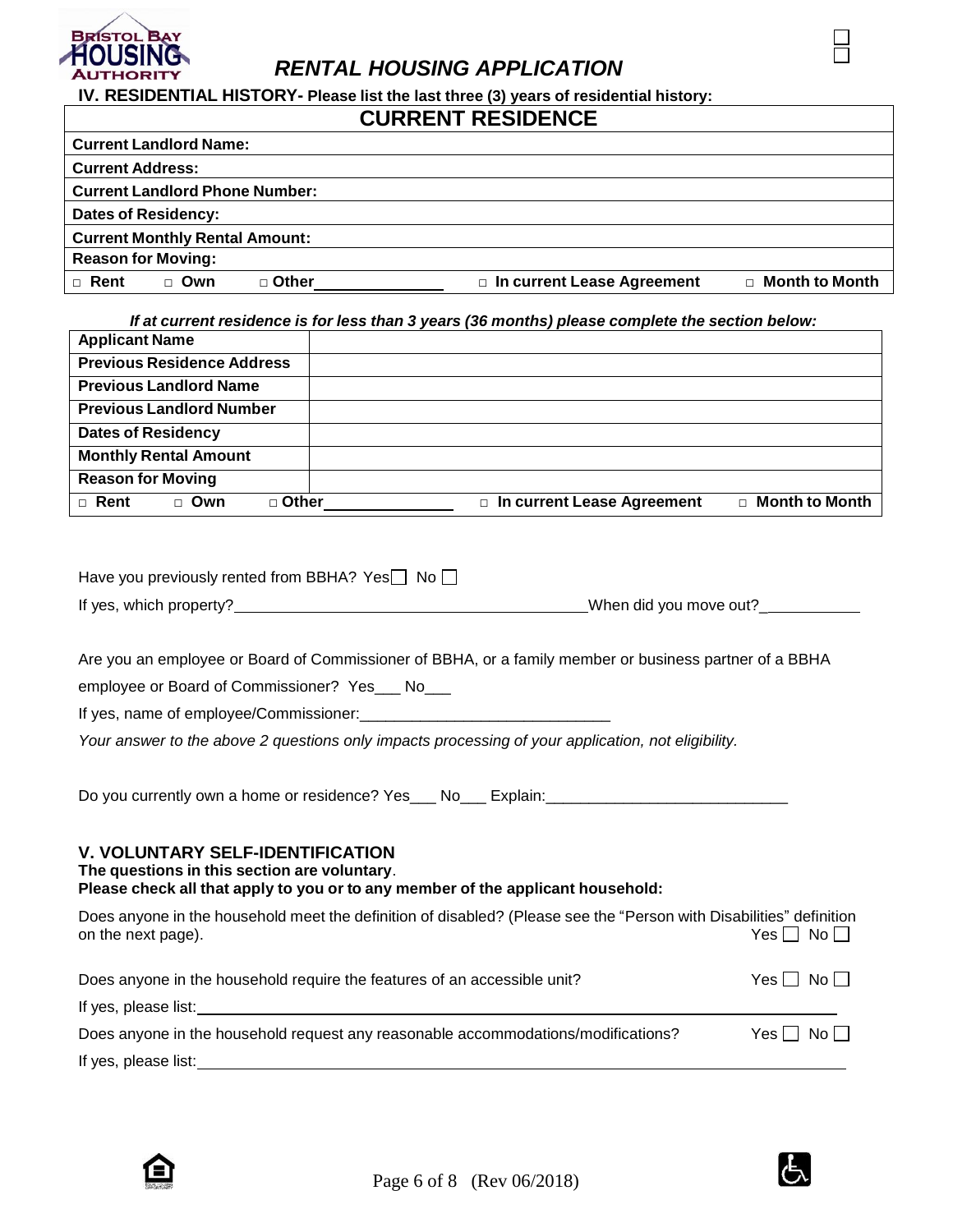

| For this Application, a person with a disability is any person who:<br>1. Has a physical or mental impairment that substantially limits one<br>or more major life activities;<br>2. Has a record of such an impairment; or<br>3. Is regarded as having such an impairment. |             |            |  |  |
|----------------------------------------------------------------------------------------------------------------------------------------------------------------------------------------------------------------------------------------------------------------------------|-------------|------------|--|--|
| Please select one<br>$\Box$ Hispanic or Latino<br>Non-Hispanic or Latino<br>□                                                                                                                                                                                              |             |            |  |  |
| Please select one<br>□ Asian<br><b>Black or African-American</b><br>П.<br>Native Hawaiian or Other Pacific Islander<br>$\Box$<br>White<br>п<br>Other<br>п                                                                                                                  |             |            |  |  |
| Please select all that apply<br>□ Alaskan Native / American Indian                                                                                                                                                                                                         |             |            |  |  |
|                                                                                                                                                                                                                                                                            | Shareholder | Descendent |  |  |
| Village Corporation: <u>contract and the contract of the contract of the contract of the contract of the contract of the contract of the contract of the contract of the contract of the contract of the contract of the contrac</u>                                       | Shareholder | Descendent |  |  |
| Tribal Affiliation:                                                                                                                                                                                                                                                        |             |            |  |  |

### VI. **PERSONAL CERTIFICATION**

I understand that BBHA may verify all of the information provided by me on this Application. I hereby certify under penalty of perjury that all of the information contained in this document is true and complete, to the best of my knowledge, information and belief. I understand that I will not be admitted to a program, and can be terminated from a program, for giving false or inaccurate information on this application.

| Applicant's Signature    | Date | Other Signature | Date |
|--------------------------|------|-----------------|------|
| Co-Applicant's Signature | Date | Other Signature | Date |



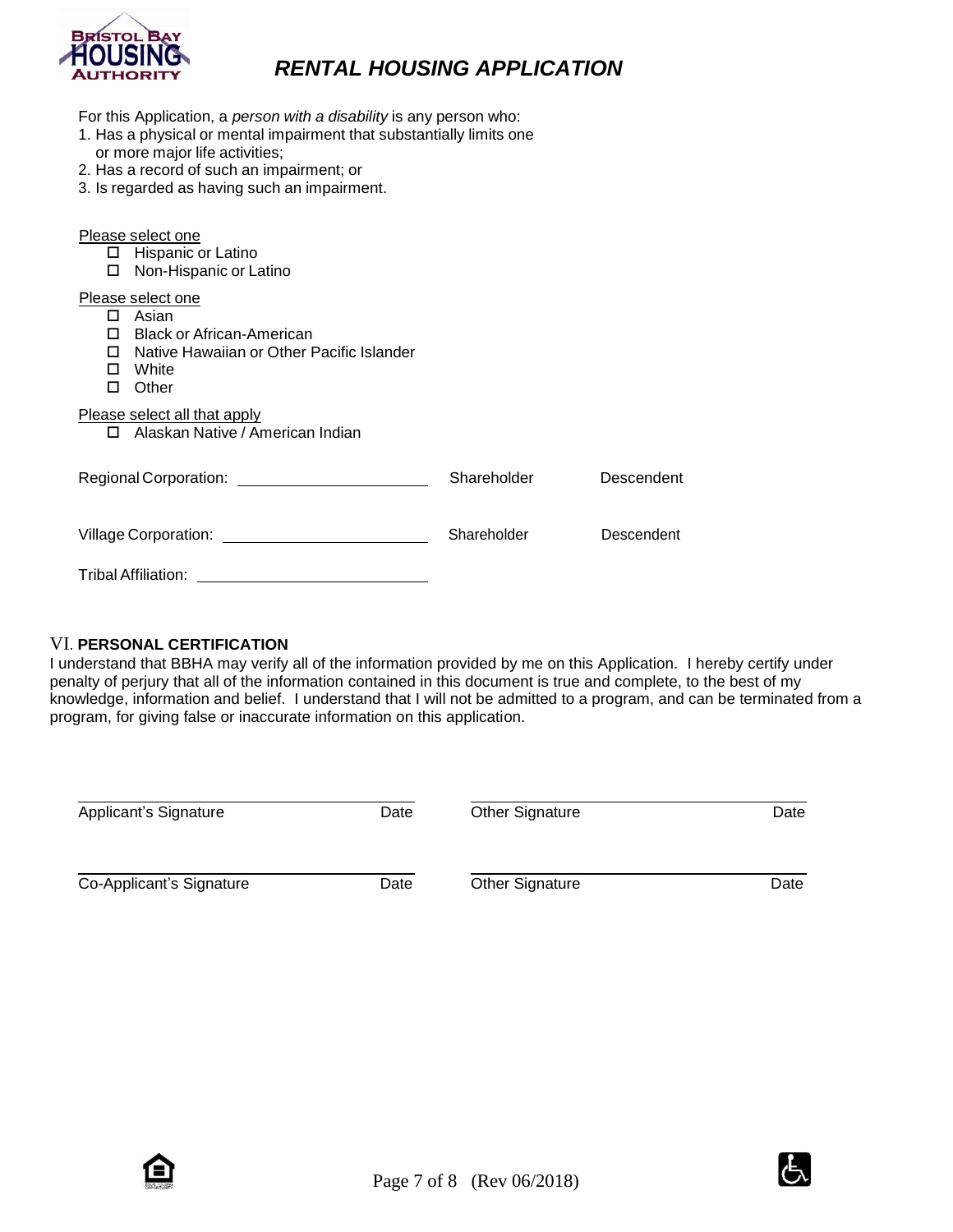

## **AUTHORIZATION FOR RELEASE OF INFORMATION**

Your signature on this form authorizes Bristol Bay Housing Authority (BBHA) to obtain information on your income, financial position and personal history to determine your eligibility for BBHA rental housing. This authorization and the information obtained may be given to any Federal, State, or local program that is enforcing applicable housing rules and regulations.

Persons and/or organizations that may be contacted include, but are not limited to: employers, financial institutions, landlords, local governments, Native corporations, the State of Alaska's Permanent Fund Dividend (PFD) Division, child support enforcement agencies, private individuals, public assistance agencies, school authorities, the Social Security Administration, law enforcement agencies, and unearned income sources. Therefore, this consent form authorizes the release of income, financial, and personal information from all of the persons and organizations described above, including directly from financial institutions, regarding any period(s) within the last 5 years.

I understand that this authorization cannot be used to obtain any information about me that is not pertinent to my eligibility for BBHA rental housing.

#### **Conditions**

I agree that a photocopy of this authorization may be used for the purposes stated above. The original of this authorization is on file with BBHA and will stay in effect for one (1) year and one (1) month from the date signed. I understand that I have a right to review my file and correct any information that may be incorrect.

Applicant/Resident (Please print) and the control of the control of the control of the control of the control of the control of the control of the control of the control of the control of the control of the control of the

### **Applicant/Resident Signature Date**

STATEMENT OF TRUTH:

I understand that all the information given on this form is subject to verification. Any information determined to be false or untrue will result in permanent cancellation of the application. I authorize release of information regarding my credit, references (personal/landlord, etc.), criminal history, and financial information to a representative of BBHA for a period of one (1) year from the date signed.



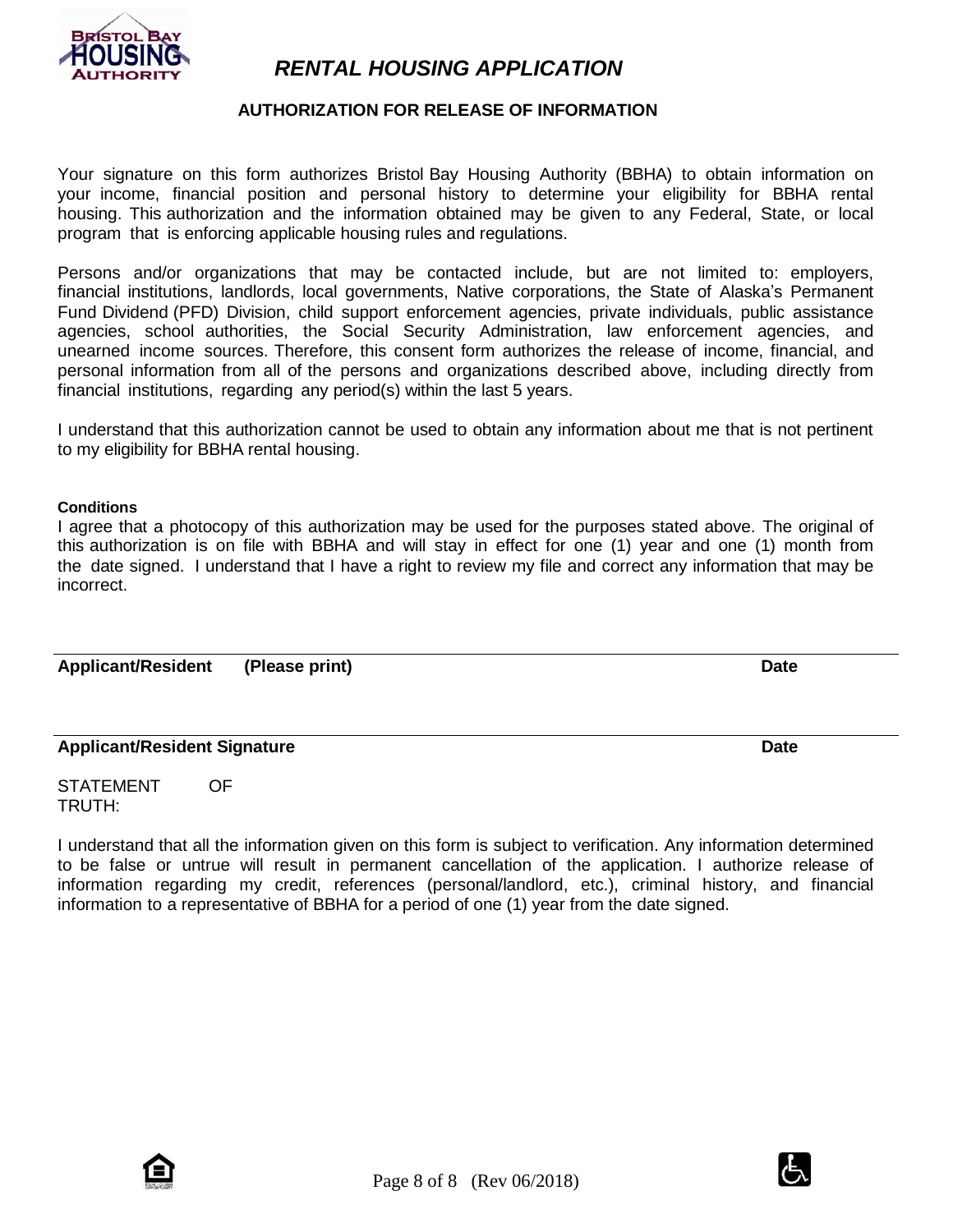

## **BBHA Tenant Responsibility Acknowledgement**

Bristol Bay Housing Authority (BBHA) provides high quality, affordable homes to its resident households. In doing so, we entrust our residents with the responsibility to appropriately treat and care for the home, and to make timely monthly rental payments to BBHA. These expectations are outlined in the BBHA Lease Agreement, which defines the responsibilities of each tenant.

It is our desire to support housing success amongst our tenant body. As such, BBHA will proactively address issues of non-compliance with tenant responsibilities stated in the Lease Agreement, including, but not limited to:

- Late or Non-Payment of Rent & Tenant Charges
- Unit Damage
- Non-Approved Unit Alterations (Including Paint & Lock Changes)
- Non-Approved Animals/Pets
- Inappropriate and/or Abusive Treatment of Staff
- Unapproved occupants not on Lease Agreement

In all such cases, BBHA will take corrective actions to address these issues in accordance with the State of Alaska Landlord Tenant Law, including actively pursuing tenant eviction if applicable. Should a household vacate a unit and leave BBHA with an outstanding financial balance due, BBHA will vigorously pursue collection of these debt amounts through all available means, including third party collection methods, notice to credit bureau agencies and notification to the Online Rental Exchange screening system.

In addition, in the event a rental unit is intentionally and maliciously damaged by a tenant, BBHA will actively pursue criminal prosecution and financial restitution through the Alaska Court System.

In summary, BBHA takes its responsibility to provide a quality, affordable home to our clients seriously, and to act in all legal means necessary to ensure the continued affordability of our homes to future clients. In return, we ask, and entrust our residents to be responsible and respectful by paying the required rent charge on a timely basis and to keep their new homes safe, clean and in good physical condition, which includes the timely report of all maintenance concerns to property management staff so that these issues can be addressed before resultant damage can occur.